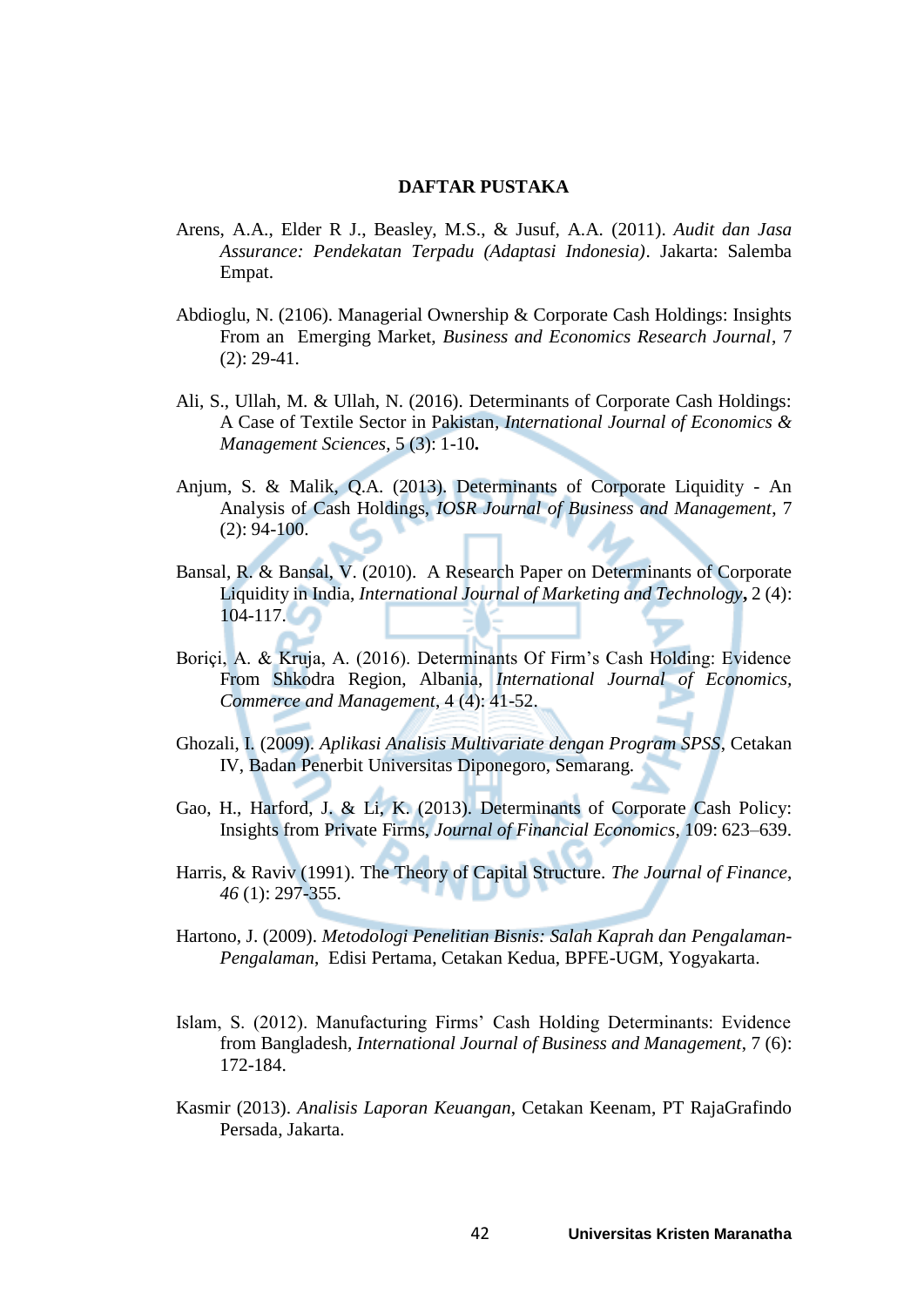- Kafayat, A., Rehman, K.U. & Farooq, M. (2014). Factors Affecting Corporate Cash Holding of Non-Financial Firms in Pakistan, *Acta Universitatis Danubius OECONOMICA,* 10 (3): 35-43.
- Lie, C., Wardhani, P. & Pikir, T.W. (2016). Pengaruh Likuiditas, Solvabilitas, Profitabilitas dan Rencana Manajemen terhadap Opini Audit *Going Concern*  (Studi Empiris Perusahaan Manufaktur di BEI), *Berkala Akuntansi dan Keuangan Indonesia*, 1( 2): 84-105.
- Mesfin, E.A. (2016). The Factors Affecting Cash Holding Decisions Of Manufacturing Share Companies In Ethiopia, *International Journal of Advanced Research inManagement and Social Sciences,* 5 (3): 48-67.
- Mohd, K.N.T., Latif, R.A. & Saleh, I. (2015).Institutional Ownership and Cash Holding, *Indian Journal of Science and Technology*, 8 (32): 1-6.
- Niresh, J. A. & Velnampy, T. (2014). Firm Size and Profitability: A Study of Listed Manufacturing Firms in Sri Lanka. *International Journal of Business and Management*, 9 (4): 57-64.
- Sartono, A. (2008). *Manajemen Keuangan: Teori dan Aplikasi*, Edisi Keempat, Cetakan Kedua, BPFE-UGM, Yogyakarta.
- Shabbir, M., Hasmi, S.H. & Chaudhary, G.M. (2016). Determinants of Corporate Cash Holdings in Pakistan, *International Journal of Organizational Leadership* 5: 50-62.
- Subramaniam, V., Tang, T.T., Yue, H., Zhou, X. (2011) Firm Structure and Corporate Cash Holdings, *Journal of Corporate Finance* 17: 759–773.
- Sugiono, L.P. & Christiawan, Y.J. (2013). Analisa Faktor yang Mempengaruhi Likuiditas Pada Industri Ritel yang Terdaftar Pada Bursa Efek Indonesia Tahun 2007-2012, *Business Accounting Review*, 1 (2): 298-305.
- Sugiyono. (2012). *Metode Penelitian Kombinasi (Mixed Methods)*, Cetakan Kedua, Penerbit Alfabeta, Bandung.
- Tayem, G. (2017). The Determinants of Corporate Cash Holdings: The Case of a Small Emerging Market, *International Journal of Financial Research*, 8 (1): 143-154.
- Tehrani, R. & Darabi, R. (2014). The Relation between Stock Liquidity & Cash Holdings in Tehran Stock Exchange, *International Journal of Business and Social Science*, 5 (2): 277-284.